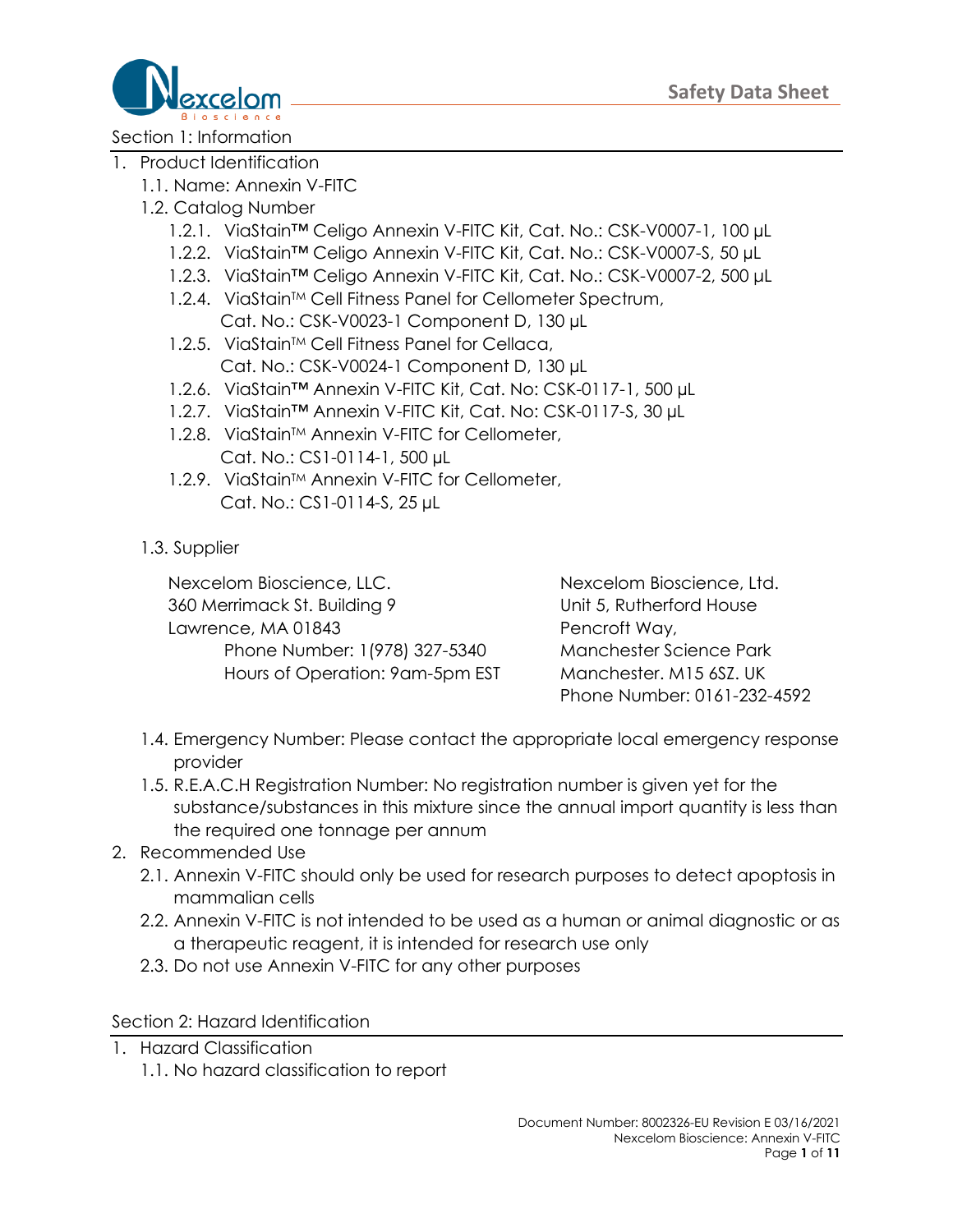

- 1.2. No R-phrases to report
- 2. Label Elements
	- 2.1. Signal Words: None
	- 2.2. Hazard Statements: None
	- 2.3. Precautionary Statements: None
	- 2.4. Supplemental Hazard Statements: None
	- 2.5. Pictograms:
		- 2.5.1. None
	- 2.6. Other Hazards Which Do Not Result in Classification
		- 2.6.1. None of the components are considered to be persistent, bioaccumulative and toxic (PBT), or very persistent and very bioaccumulative (vPvB) at levels of 0.1 % or higher

## Section 3: Composition and Information on Ingredients

- 1. Substance: Bovine Serum Albumin
	- 1.1. Hazardous Component: No information available
	- 1.2. Synonyms
		- 1.2.1. No information available
	- 1.3. Hazardous component molecular formula: No information available
- 1.4. Hazardous component molecular weight: No information available
- 2. Substance: Sodium Azide
	- 2.1. Hazardous Component: No information available
	- 2.2. Synonyms
	- 2.3. No information available
	- 2.4. Hazardous component molecular formula: No information available
	- 2.5. Hazardous component molecular weight: No information available
- 3. Substance: Phosphate Buffered Solution
	- 3.1. Hazardous Component: No information available
	- 3.2. Synonyms
	- 3.3. No information available
	- 3.4. Hazardous component molecular formula: No information available
	- 3.5. Hazardous component molecular weight: No information available

| Common<br>Name                    | Classification           | CAS<br>Number/IUPAC<br>Name | EC-Number | $M -$<br>Factor | Percentage |
|-----------------------------------|--------------------------|-----------------------------|-----------|-----------------|------------|
| <b>Bovine</b><br>Serum<br>Albumin |                          |                             |           |                 | .2%        |
| Sodium<br>Azide                   | $\overline{\phantom{0}}$ |                             |           |                 | .09%       |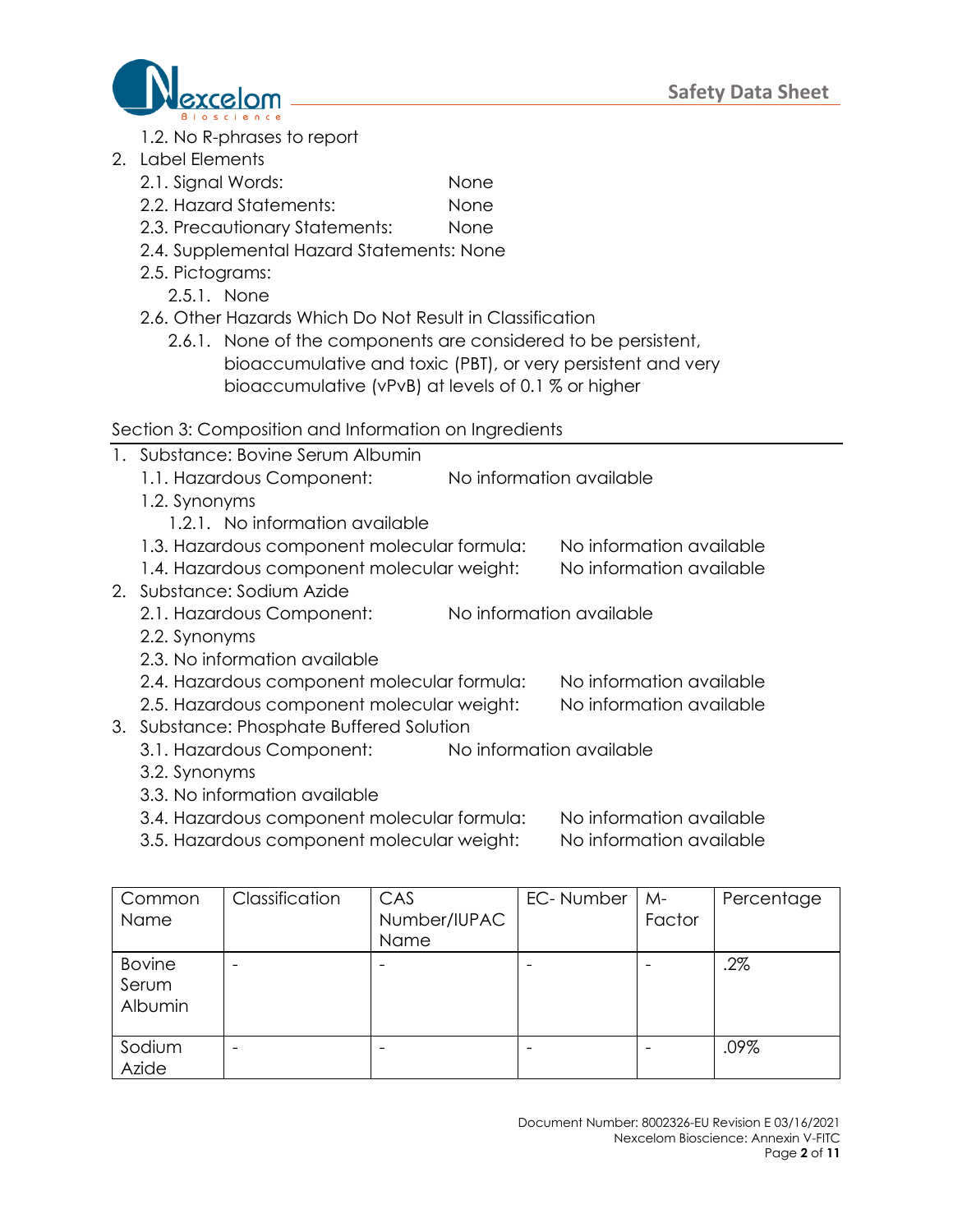

| .               |                          |   |   |   |       |
|-----------------|--------------------------|---|---|---|-------|
| Phosphate       | $\overline{\phantom{0}}$ | - | - | - | 99.7% |
| <b>Buffered</b> |                          |   |   |   |       |
| Solution        |                          |   |   |   |       |

### Section 4: First-aid Measures

- 1. Always remove contaminated personnel away from the hazardous area and to a safe area
- 2. Most Important Symptoms and Effects
	- 2.1. Inhalation: May cause respiratory tract irritation.
	- 2.2. Skin contact: May cause skin irritation. Symptoms may include redness, drying, defatting and cracking of the skin
	- 2.3. Eye contact: May cause eye irritation. Symptoms may include discomfort or pain, excess blinking and tear production, with possible redness and swelling
	- 2.4. Ingestion: may be harmful if swallowed. May cause stomach distress, nausea or vomiting
	- 2.5. See Section 11
- 3. Indication of Immediate Medical Attention or Necessary Special Treatment
	- 3.1. No information available
- 4. Medical Professionals
	- 4.1. If medical advice or attention is required, present them with this safety data sheet first
	- 4.2. Notes to Physician: Treat symptomatically
- 5. Inhalation
	- 5.1. If breathing is difficult, remove victim to fresh air and keep at rest in a position comfortable for breathing.
	- 5.2. Seek medical advice or attention if necessary
- 6. Skin Contact
	- 6.1. Remove any contaminated clothing, and wash area with soap and plenty of water for 15 minutes
	- 6.2. Wash clothes before re-use
	- 6.3. Seek medical advice or attention if irritation persists
- 7. Eye Contamination
	- 7.1. Flush open eyes for 15 minutes
	- 7.2. If contacts are present, remove contacts after first 15-minute wash and flush for an additional 15 minutes
	- 7.3. Seek medical advice or attention if irritation persists
- 8. Ingestion
	- 8.1. Do not induce vomiting
	- 8.2. Drink plenty of water
	- 8.3. Never give an unconscious person anything by mouth
	- 8.4. Seek medical advice or attention if irritation persists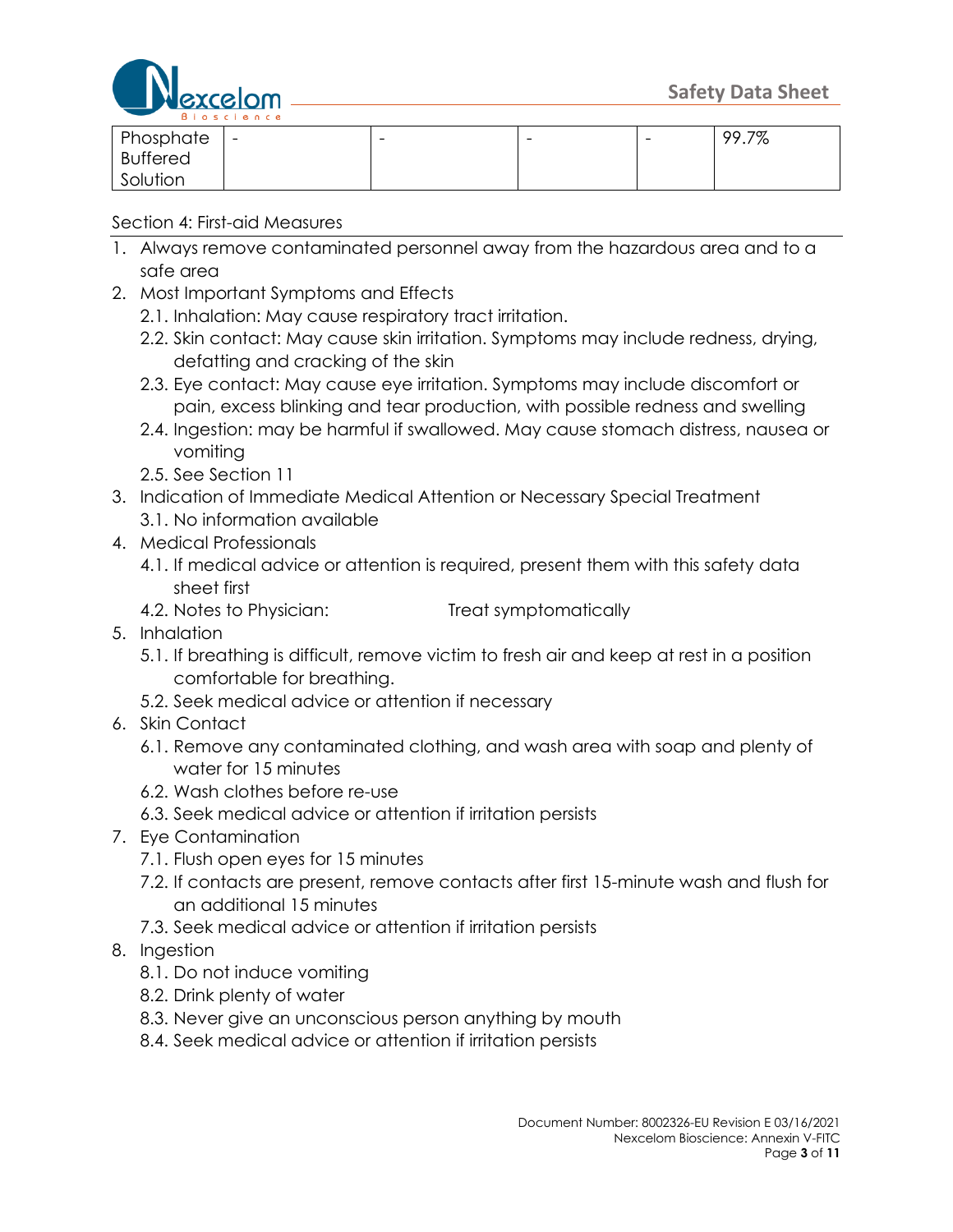

### Section 5: Fire-fighting Measures

- 1. Suitable Extinguishing Media
	- 1.1. Treat for surrounding material
- 2. Not Suitable Extinguishing Media 2.1. None to report
- 3. Specific Hazards Arising from the Chemical
	- 3.1. Products of combustion may include, and are not limited to: oxide of carbon.
- 4. Special Protective Actions for Fire-fighters
	- 4.1. Wear a self-contained breathing apparatus and protective clothing to prevent contact with skin and eyes
	- 4.2. Keep upwind of fire
- 5. Further Information
	- 5.1. None to report

### Section 6: Accidental Release Measures

- 1. Personal Precautions
	- 1.1. Use proper personal protective equipment to clean up spills promptly
- 2. Protective Equipment
	- 2.1. Use standard personal protective equipment
- 3. Emergency Procedures
	- 3.1. See Section 5
- 4. Accidental Spills or Release of the Product
	- 4.1. Wear proper protective equipment while cleaning up spills
	- 4.2. Contact emergency personnel if required
- 5. Emergency Responders
	- 5.1. Personal Protective Equipment
		- 5.1.1. See Section 5
- 6. Environmental Precautions
	- 6.1. Do not let product enter drains
- 7. Methods and Materials for Containment and Cleaning
	- 7.1. Drains
		- 7.1.1. Do not let product enter drains
	- 7.2. Capping procedures
		- 7.2.1. No information available
	- 7.3. Neutralization techniques
		- 7.3.1. No information available
	- 7.4. Decontamination techniques
		- 7.4.1. No information available
	- 7.5. Absorbent Materials
		- 7.5.1. Use inert absorbent materials (e.g. sand, vermiculite)
	- 7.6. Cleaning Techniques
		- 7.6.1. Use inert absorbent materials (e.g. sand, vermiculite)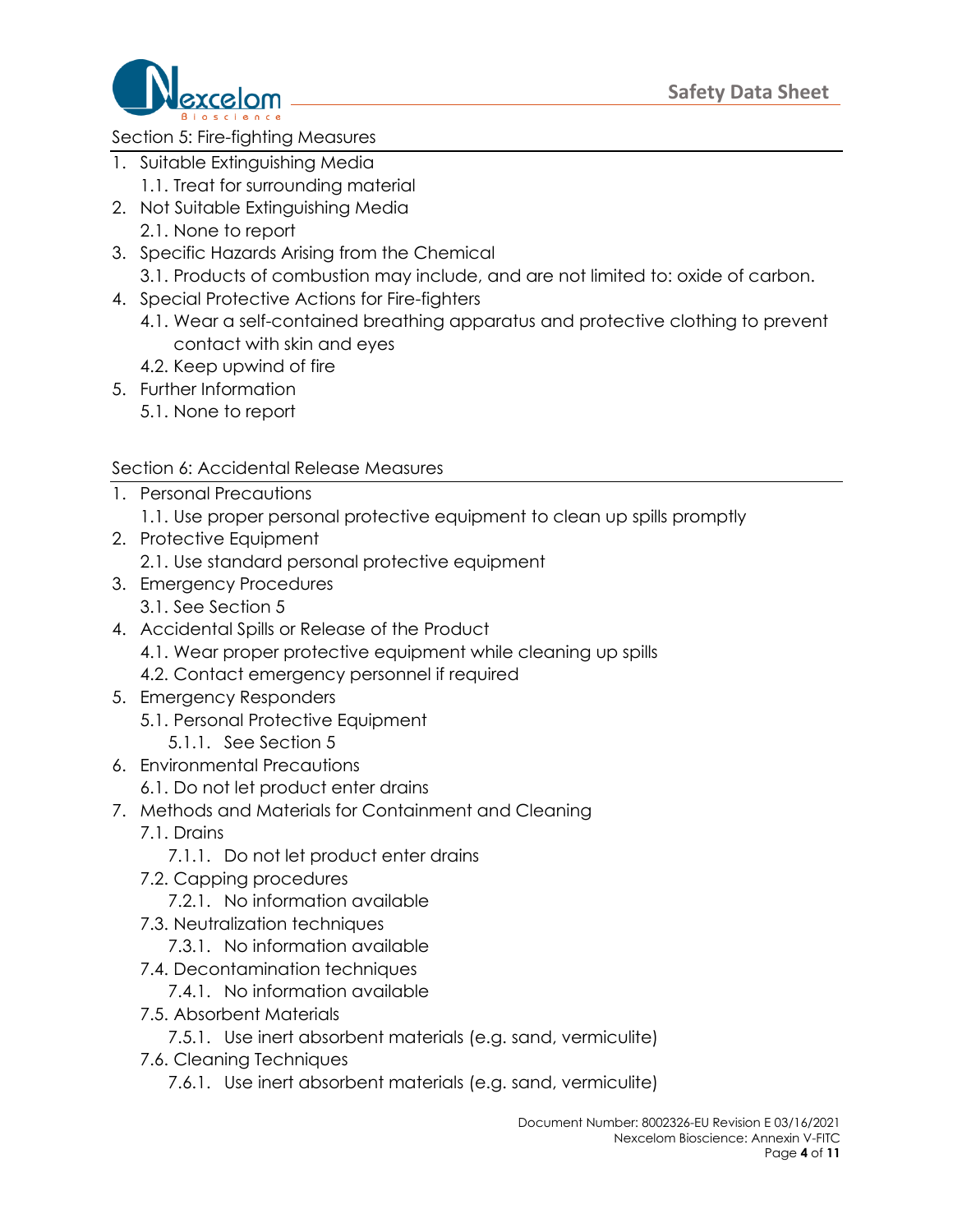

- 7.6.2. For disposal see Section 13
- 7.7. Vacuuming Techniques
	- 7.7.1. No information available
- 7.8. Special Equipment
	- 7.8.1. No information available

## Section 7: Handling and Storage

- 1. Safe Handling
	- 1.1. Avoid breathing vapors, mists, and gasses
	- 1.2. Avoid formation of dusts
	- 1.3. Avoid prolonged and repeated exposure
- 2. Incompatible Substances
	- 2.1. No information available
- 3. Operations and Conditions to Avoid 3.1. No information available
- 4. General Good Hygiene Practices
	- 4.1. No eating, drinking or smoking in work areas
	- 4.2. Wash hands after breaks and at the end of the work day
	- 4.3. Remove contaminated clothing and protective equipment before entering eating areas
- 5. Conditions for Safe Storage
	- 5.1. Store container tightly closed and in a dry, cool, and well-ventilated place
	- 5.2. Conditions to avoid
		- 5.2.1. No information available
	- 5.3. Environmental Effects to avoid
		- 5.3.1. No information available
- 6. How to maintain product integrity 6.1. No information available
- 7. Engineering Advice
	- 7.1. No information available

Section 8: Exposure Controls and Personal Protection

| Country         | TWA (8-hour weighted<br>average) |                   | Short -Term<br>Limits/Excursion Limits<br>(STEL) |                   | Biological<br>Limit Value |
|-----------------|----------------------------------|-------------------|--------------------------------------------------|-------------------|---------------------------|
|                 | ppm                              | mg/m <sup>3</sup> | ppm                                              | mg/m <sup>3</sup> |                           |
| Austria         |                                  |                   |                                                  |                   |                           |
| Belgium         |                                  |                   |                                                  |                   |                           |
| <b>Bulgaria</b> |                                  |                   |                                                  |                   |                           |

1. National Exposure Limits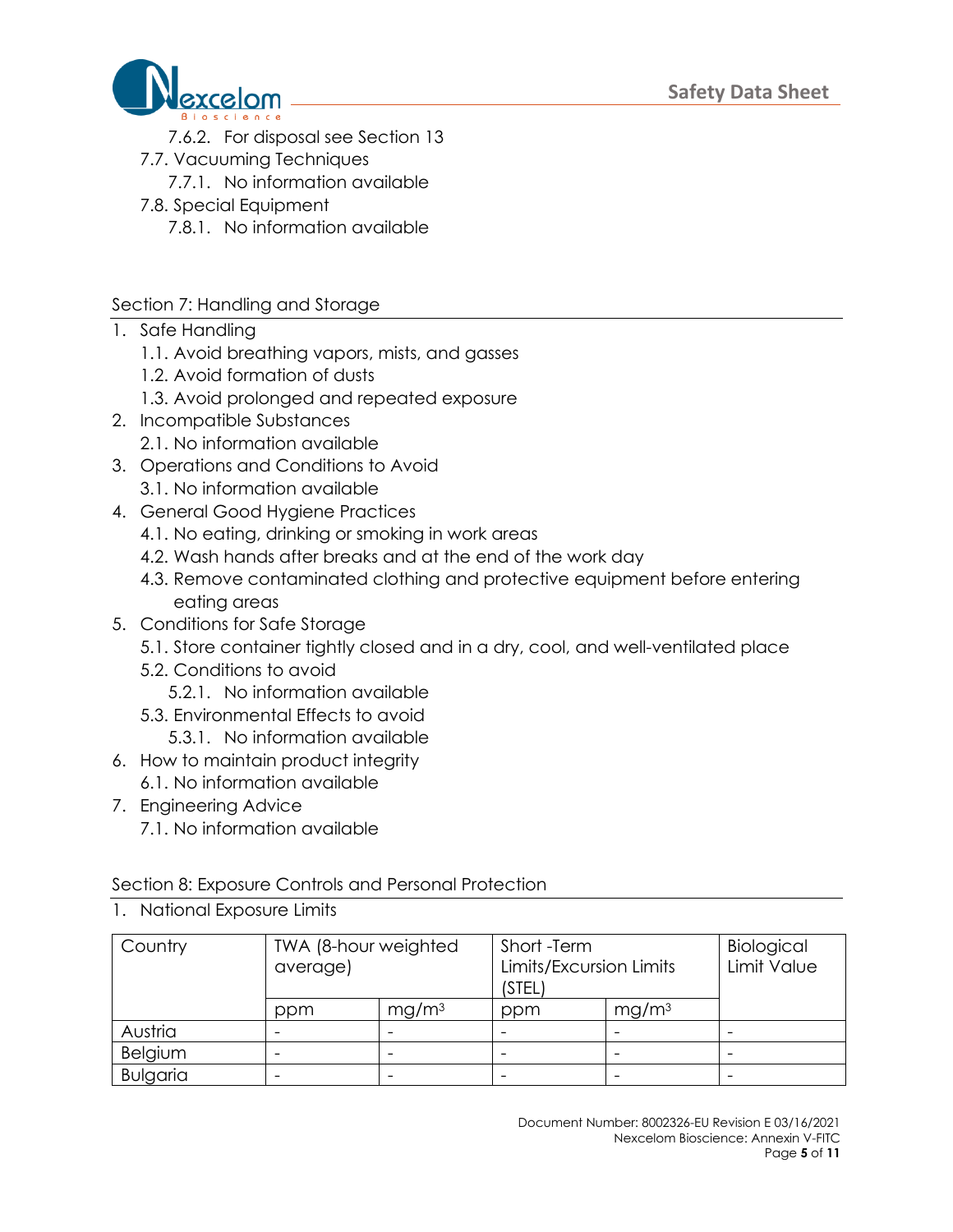

| Croatia        | $\overline{\phantom{a}}$ | $\qquad \qquad -$        | $\overline{\phantom{a}}$     | $\overline{\phantom{a}}$     | $\overline{\phantom{a}}$ |
|----------------|--------------------------|--------------------------|------------------------------|------------------------------|--------------------------|
| Cyprus         | $\blacksquare$           | $\overline{\phantom{a}}$ | $\blacksquare$               | $\qquad \qquad \blacksquare$ | $\overline{\phantom{a}}$ |
| Czech Republic | $\overline{\phantom{a}}$ | $\qquad \qquad -$        | $\overline{\phantom{a}}$     | $\qquad \qquad \blacksquare$ | $\overline{\phantom{a}}$ |
| Denmark        | $\blacksquare$           | $\overline{\phantom{0}}$ | $\overline{\phantom{a}}$     | $\qquad \qquad \blacksquare$ | $\overline{\phantom{a}}$ |
| Estonia        | $\overline{\phantom{a}}$ | $\qquad \qquad -$        | $\overline{\phantom{a}}$     | $\qquad \qquad \blacksquare$ | $\overline{\phantom{a}}$ |
| Finland        | $\overline{\phantom{0}}$ | $\qquad \qquad -$        | $\overline{\phantom{a}}$     | $\qquad \qquad \blacksquare$ | $\overline{\phantom{a}}$ |
| France         | $\overline{\phantom{0}}$ | $\qquad \qquad -$        | $\overline{\phantom{a}}$     | $\qquad \qquad -$            | $\overline{\phantom{a}}$ |
| Germany        | $\overline{\phantom{0}}$ | $\qquad \qquad -$        | $\overline{\phantom{a}}$     |                              |                          |
| Greece         | $\overline{\phantom{0}}$ | $\overline{\phantom{0}}$ | $\overline{\phantom{a}}$     | $\qquad \qquad -$            | $\overline{\phantom{0}}$ |
| Hungary        | $\qquad \qquad$          | -                        | ٠                            |                              |                          |
| Ireland        | $\qquad \qquad$          | -                        | $\qquad \qquad \blacksquare$ | $\qquad \qquad$              | $\overline{\phantom{0}}$ |
| Italy          | $\qquad \qquad$          | $\overline{\phantom{0}}$ |                              |                              |                          |
| Latvia         | $\qquad \qquad$          | -                        | $\qquad \qquad \blacksquare$ | $\qquad \qquad$              | $\overline{\phantom{a}}$ |
| Lithuania      | ۰                        | $\overline{\phantom{0}}$ |                              |                              |                          |
| Luxembourg     | $\overline{\phantom{a}}$ | $\qquad \qquad -$        | $\overline{\phantom{a}}$     | $\overline{\phantom{0}}$     | $\overline{\phantom{0}}$ |
| Malta          | $\overline{\phantom{0}}$ | $\qquad \qquad -$        |                              | ۰                            |                          |
| Netherlands    | $\overline{\phantom{a}}$ | -                        | $\overline{\phantom{a}}$     | $\qquad \qquad -$            | $\overline{\phantom{0}}$ |
| Poland         | $\overline{\phantom{0}}$ | $\overline{\phantom{0}}$ | $\qquad \qquad \blacksquare$ | $\qquad \qquad \blacksquare$ | $\overline{\phantom{a}}$ |
| Portugal       | $\blacksquare$           | $\qquad \qquad -$        | $\overline{\phantom{a}}$     | $\qquad \qquad \blacksquare$ | $\overline{\phantom{a}}$ |
| Romania        | $\overline{\phantom{a}}$ | $\qquad \qquad -$        | $\overline{\phantom{a}}$     | $\qquad \qquad \blacksquare$ | $\overline{\phantom{a}}$ |
| Slovakia       | $\blacksquare$           | $\overline{\phantom{0}}$ | $\blacksquare$               | $\qquad \qquad \blacksquare$ | $\blacksquare$           |
| Slovenia       | $\overline{\phantom{a}}$ | $\overline{\phantom{0}}$ | $\overline{\phantom{a}}$     | $\overline{\phantom{a}}$     | $\overline{\phantom{a}}$ |
| Spain          | $\overline{\phantom{a}}$ | $\overline{\phantom{0}}$ | $\overline{\phantom{a}}$     | $\overline{\phantom{a}}$     | $\overline{\phantom{a}}$ |
| Sweden         | $\blacksquare$           | $\overline{a}$           | $\overline{\phantom{a}}$     | $\qquad \qquad -$            | $\overline{\phantom{a}}$ |
| United Kingdom | $\overline{\phantom{a}}$ | -                        |                              |                              | $\overline{\phantom{a}}$ |

2. Appropriate Engineering Controls

2.1. Use adequate ventilation to keep exposures (airborne levels of dust, fume, vapor, etc) below recommended exposure limits

- 3. Exposure Controls
	- 3.1. Always use good occupational hygiene practices
		- 3.1.1. Do not eat, drink, or smoke while using this product
		- 3.1.2. Wash hands before breaks and at the end of the work day
		- 3.1.3. Regularly clean equipment, work area, and clothing
	- 3.2. Eye and face protection
		- 3.2.1. Follow safe laboratory practices
	- 3.3. Skin protection
		- 3.3.1. Follow safe laboratory practices
	- 3.4. Respiratory Protection
		- 3.4.1. Follow safe laboratory practices
	- 3.5. Thermal Hazards
		- 3.5.1. Follow safe laboratory practices
- 4. Environmental Exposure Controls
	- 4.1. Do not let product enter drains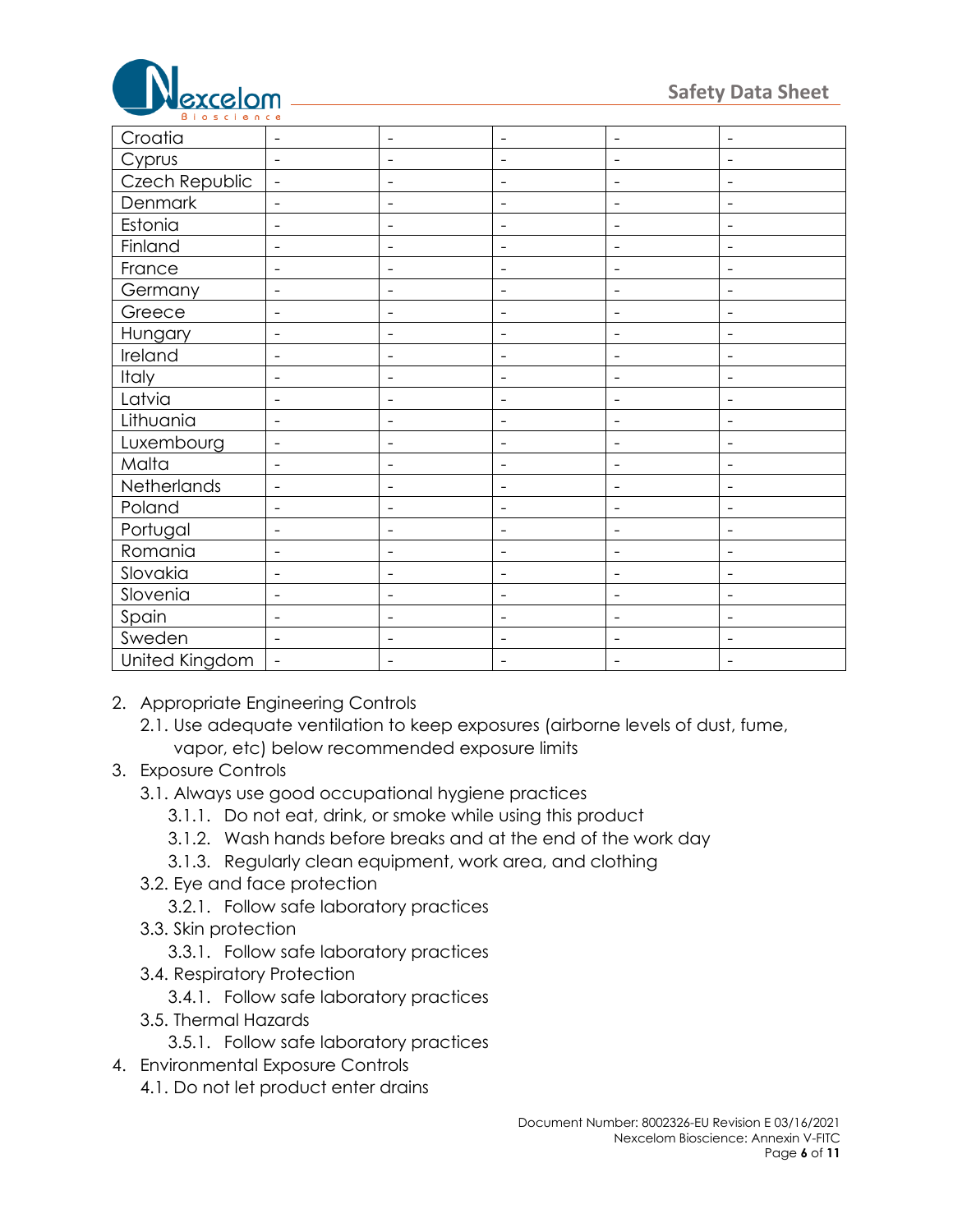

## Section 9: Physical and Chemical Properties

| Property                                     | Data                     |
|----------------------------------------------|--------------------------|
| <b>Physical State</b>                        | Liquid                   |
| Color                                        | Clear                    |
| Odor                                         | No information available |
| Odor Threshold                               | No information available |
| Freezing Point                               | No information available |
| <b>Melting Point</b>                         | No information available |
| Boiling point or Initial Boiling Point/Range | No information available |
| Flammability                                 | No flammable             |
| Lower and Upper Explosion                    | No information available |
| Limit/Flammability Limit                     |                          |
| <b>Flash Point</b>                           | No information available |
| Auto-Ignition Temperature                    | No information available |
| <b>Explosive Properties</b>                  | No information available |
| Decomposition Temperature                    | No information available |
| <b>Oxidizing Properties</b>                  | No information available |
| рH                                           | No information available |
| Viscosity                                    | No information available |
| Solubility                                   | No information available |
| Partition Coefficient n-octanol/water        | No information available |
| (Log value)                                  |                          |
| Vapor Pressure                               | No information available |
| Density and/or Relative Density              | No information available |
| <b>Relative Vapor Density</b>                | No information available |
| <b>Particle Characteristics</b>              | No information available |
| <b>Evaporation Rate</b>                      | No information available |
| <b>Surface Tension</b>                       | No information available |

Section 10: Stability and Reactivity

- 1. Reactivity
	- 1.1. No information available
- 2. Chemical Stability
	- 2.1. Stable under recommended storage conditions
- 3. Possibility of Hazardous Reactions
	- 3.1. No dangerous reaction known under conditions of normal use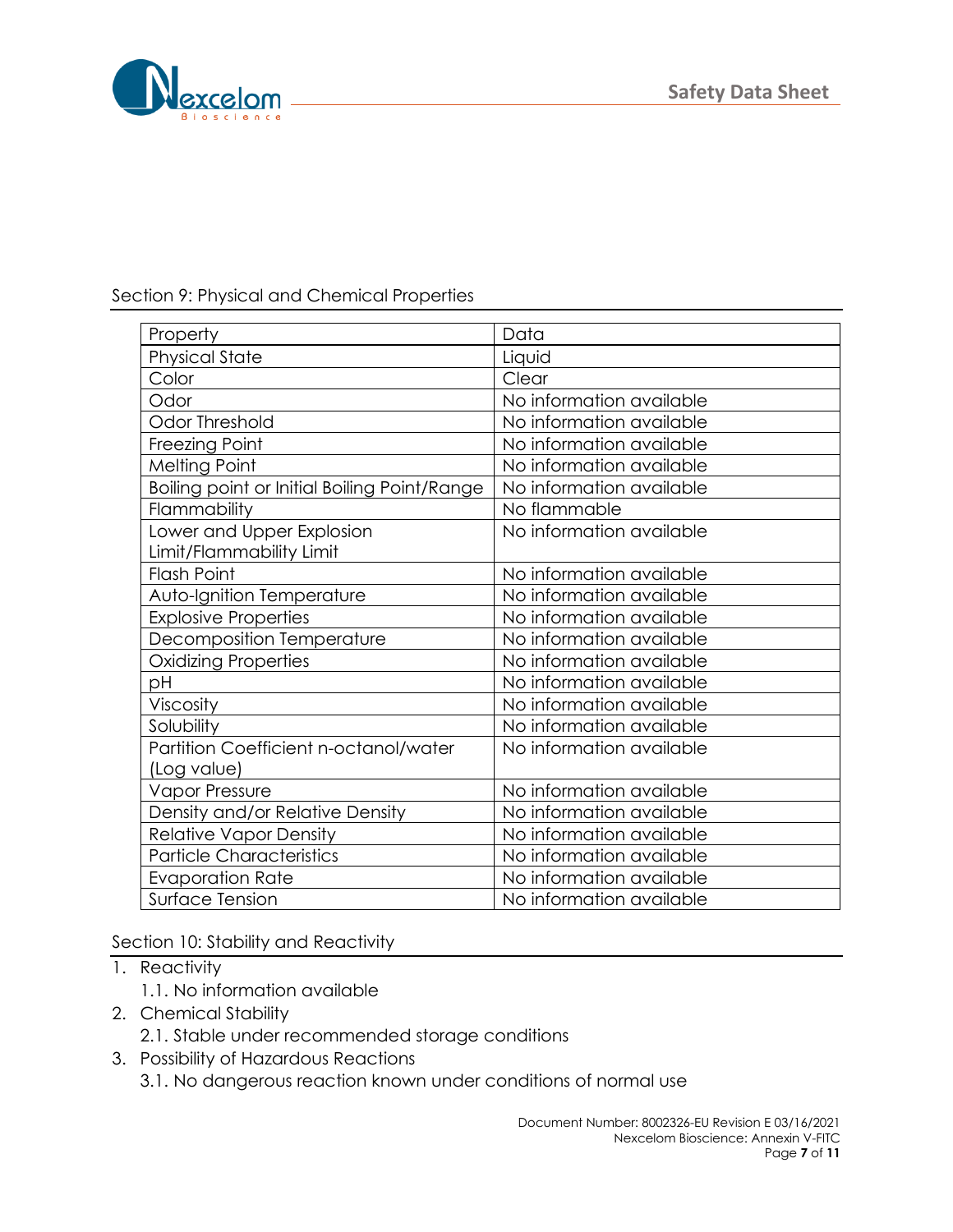

- 4. Conditions to avoid 4.1. Heat
- 5. Incompatible Materials
	- 5.1. No information available
- 6. Hazardous Decomposition Products
	- 6.1. Formed under fire: oxide of carbon
	- 6.2. Other decomposition products: No information available

# Section 11: Toxicological Information

- 1. Acute Toxicity
	- 1.1. No information available
- 2. Skin Corrosion/Irritation
	- 2.1. No information available
- 3. Serious Eye Damage/Irritation 3.1. No information available
- 4. Respiratory or Skin Sensitization 4.1. No information available
- 5. Repeated Dose Toxicity 5.1. No information available
- 6. Germ Cell Mutagenicity 6.1. No information available
- 7. Carcinogenicity 7.1. No information available
- 8. Mutagenicity 8.1. No information available
- 9. Reproductive Toxicity
	- 9.1. No information available
- 10. Specific Target Organ Toxicity- Single Exposure 10.1.No information available
- 11. Specific Target Organ Toxicity Repeated Exposure
	- 11.1.No information available
- 12. Aspiration Hazard
	- 12.1.No information available
- 13. Likely Routes of Exposure
	- 13.1.Skin
	- 13.2.Eyes
- 14. Symptoms Related to Physical, Chemical, and Toxicological Characteristics 14.1.No information available
- 15. Delayed and Immediate Effects
	- 15.1.Short Term Exposure
		- 15.1.1. No information available
	- 15.2.Long Term Exposure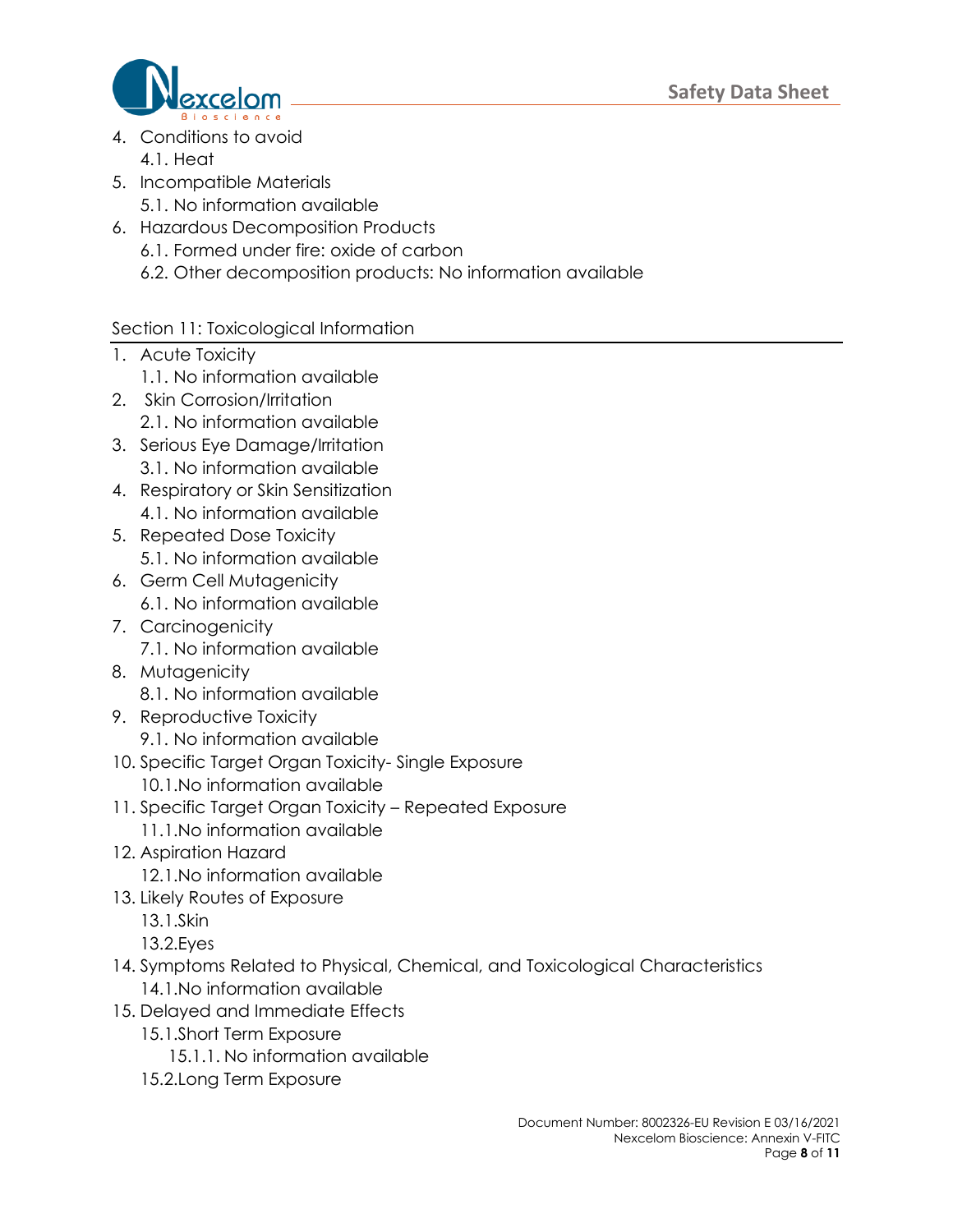

- 15.2.1. No information available
- 16. Interactive Effects
	- 16.1.No information available
- 17. Other Information
	- 17.1.Registry of Toxic Effects of Chemical Substances
		- 17.1.1. None to report

### Section 12: Ecological Information

- - 1.1. Fish

1. Ecotoxicity: May cause long-lasting, harmful effects to aquatic life

- 
- 1.1.1. No information available
- 1.2. Crustaceans
	- 1.2.1. No information available
- 1.3. Algae
	- 1.3.1. No information available
- 1.4. Other Aquatic Plants
	- 1.4.1. No information available
- 1.5. Soil Micro- and Macro-Organisms
	- 1.5.1. No information available
- 1.6. Birds
	- 1.6.1. No information available
- 1.7. Bees
	- 1.7.1. No information available
- 1.8. Plants
	- 1.8.1. No information available
- 1.9. Inhibition of Micro-Organisms
	- 1.9.1. No information available
- 1.1. Impact on Sewage Treatment Plants
	- 1.1.1. See Section 13
- 2. Persistence and Degradability
	- 2.1. No information available
- 3. Bioaccumulative Potential
	- 3.1. No information available
- 4. Mobility in Soil
	- 4.1. No information available
- 5. Other Adverse Effects
	- 5.1. Environmental Fate
		- 5.1.1. No information available
	- 5.2. Ozone Depletion Potential
		- 5.2.1. No information available
	- 5.3. Photochemical Ozone Creation Potential
		- 5.3.1. No information available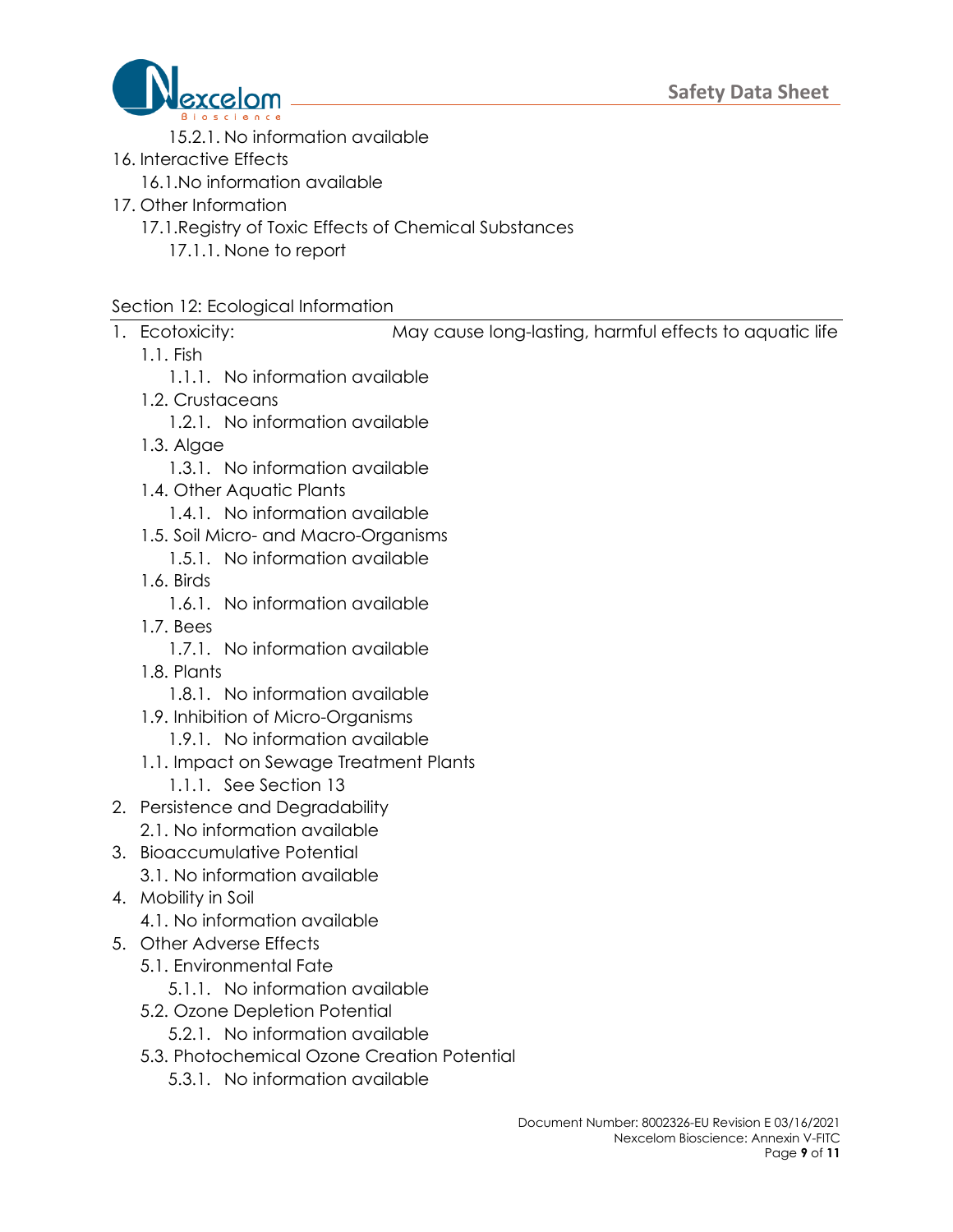

5.4. Endocrine Disrupting Potential and/or Global Warming Potential 5.4.1. No information available

## Section 13: Disposal Considerations

- 1. Disposal Methods
	- 1.1. Please take precautions to generate as little waste as possible while handling and using this product
	- 1.2. Do not dispose of contaminated materials in the sewage
	- 1.3. Packaging, containers, solutions and any material that may have come in contact with this product should be considered as hazardous as the product itself
	- 1.4. Disposal of this product and any of its by-products should be in compliance with all applicable local, regional and national/federal biological hazardous waste disposal regulations

### Section 14: Transport Information

- 1. European Agreement concerning the International Carriage of Dangerous Goods by Road (ADR)
	- 1.1. Not available
- 2. Regulations concerning the International Carriage of Dangerous Goods by Rail (RID) 2.1. Not available
- 3. European Agreement concerning the International Carriage of Dangerous Goods by Inland Waterways (ADN)
	- 3.1. Not available
- 4. UN Number: No information available
- 5. UN Proper Shipping Name: No information available
- 6. Transport Hazard Class: No information available
- 7. Packing Group: No information available
- 8. Environmental Hazards
	- 8.1. No information available
- 9. Special Precautions for the User
	- 9.1. No information available
- 10. Transport in bulk according to Annex II of MARPOL 73/78
	- 10.1.Not applicable
	- 10.2.International Code for the Construction and Equipment of Ships carrying Dangerous Chemicals in Bulk (IBC Code): Not applicable

Section 15: Regulatory Information